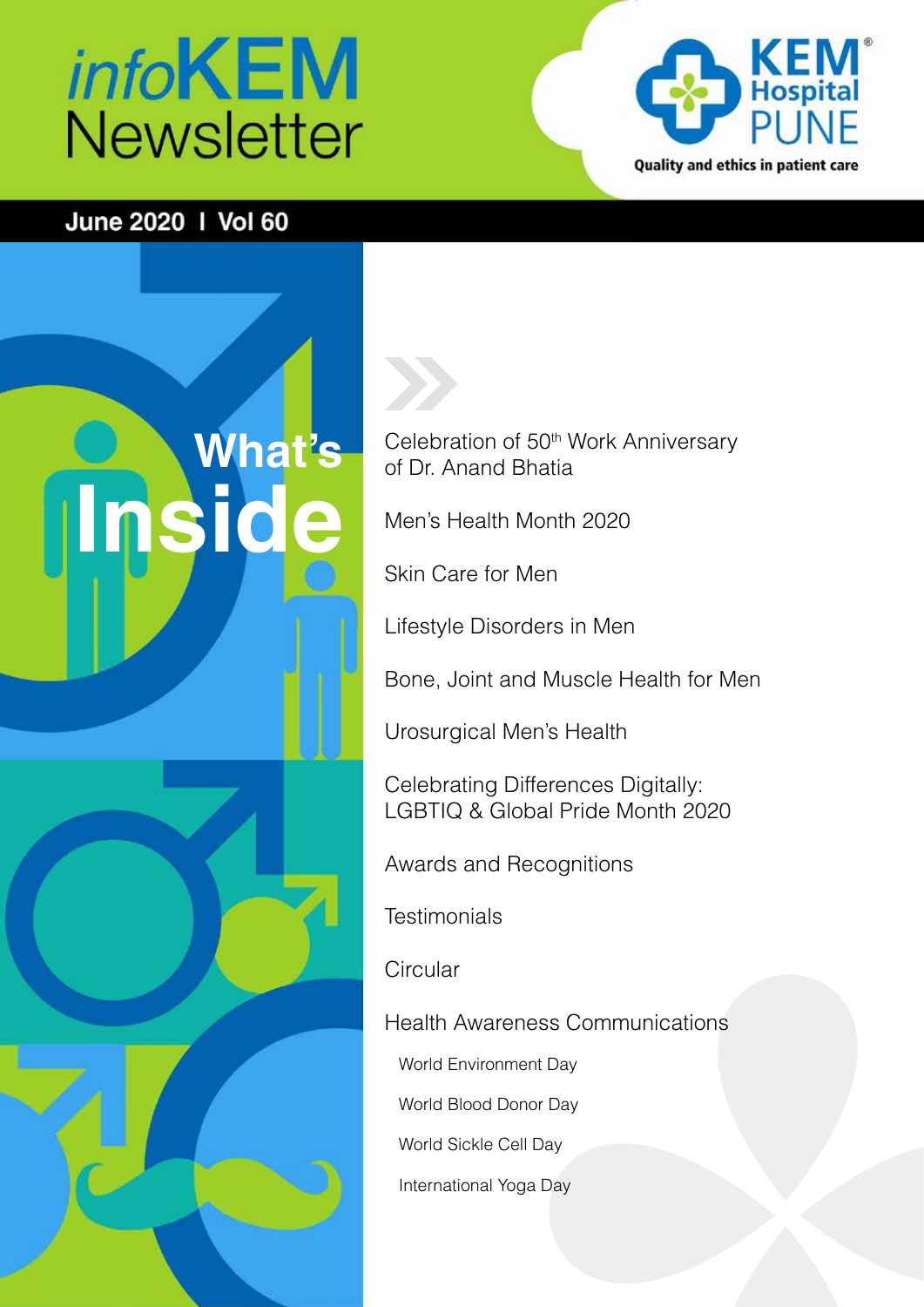### Celebration of 50<sup>th</sup> Work Anniversary of Dr. Anand Bhatia

### Dr. Anand Bhatia, "NOTOUT 50" on KEM wicket!



Way back in 1968, a young DA qualified Anaesthesiologist meets a friend's mother, Dr. (Mrs) Banoo J. Coyaji, then Chief Medical Officer of KEM Hospital, seeking a job. He is politely counselled and directed to become more learned and come back! Thus, he does and comes back after two years! Madam kept her promise and history was created, by separating Anaesthesiology from the Department of Surgery, on June  $2<sup>nd</sup>$ , 1970 and appointing this 30 years' young MD qualified Anaesthesiologist, Dr. Anandprakash Balakram Bhatia, as its Director and the rest is history of 50 long years!

There started a long dynamic journey, along with the colleagues who were already working in the discipline. Many firsts in the city were to come very soon as Anaesthesiology evolved rapidly in its modern format, i.e. from open ether anaesthesia to modern workstation based one.

In 1973, the Department was recognised for PG training by the University of Pune, courtesy of Dr. F. J. Mendonca, a retired Dean BJMC, Pune and the Medical Administrator of our hospital. In the same year, the first Respiratory Intensive Care Unit was started in 1973 under Dr. F. F. Wadia. Along with that came the installation of the Blood Gas Analysis Apparatus (Radiometer) - the first of its kind in the city. The Department of Anaesthesiology shared direct primary responsibility of handling the respiratory and hemodynamic care in the ICU under the able guidance of Dr. Anand Bhatia.

Dr. Anand Bhatia has been a hard core academician besides being a professional par excellence. We always saw him entering OT, carrying a blue book, a British Journal of Anaesthesiology!

Besides academic updation, he saw that hospital and Department remained a leader in technological upgradation. In the early 80s our OTs were equipped with Schiller ECG monitors and East Radcliff Anaesthesia Ventilators and Bird ventilators in the recovery area. Those days we needed Bird ventilators in recovery to ventilate post-operative patients as we struggled to keep pace with the surgical speed of the Surgeon par excellence, Dr. P. K. Bharucha. One of those Birds ventilators coming as a gift, directly from Birds Inc, California, USA, as a reward for flying a GBS pregnant patient on a Bird ventilator from Bombay to Los Angelis, accompanied by Dr. Bhatia.

The ICU also got the first volume cycled ventilator in the city, Puritan Bennett MA 2+2, in 1985, a year of my joining the Department and I was lucky to start my initial ventilation lessons on it.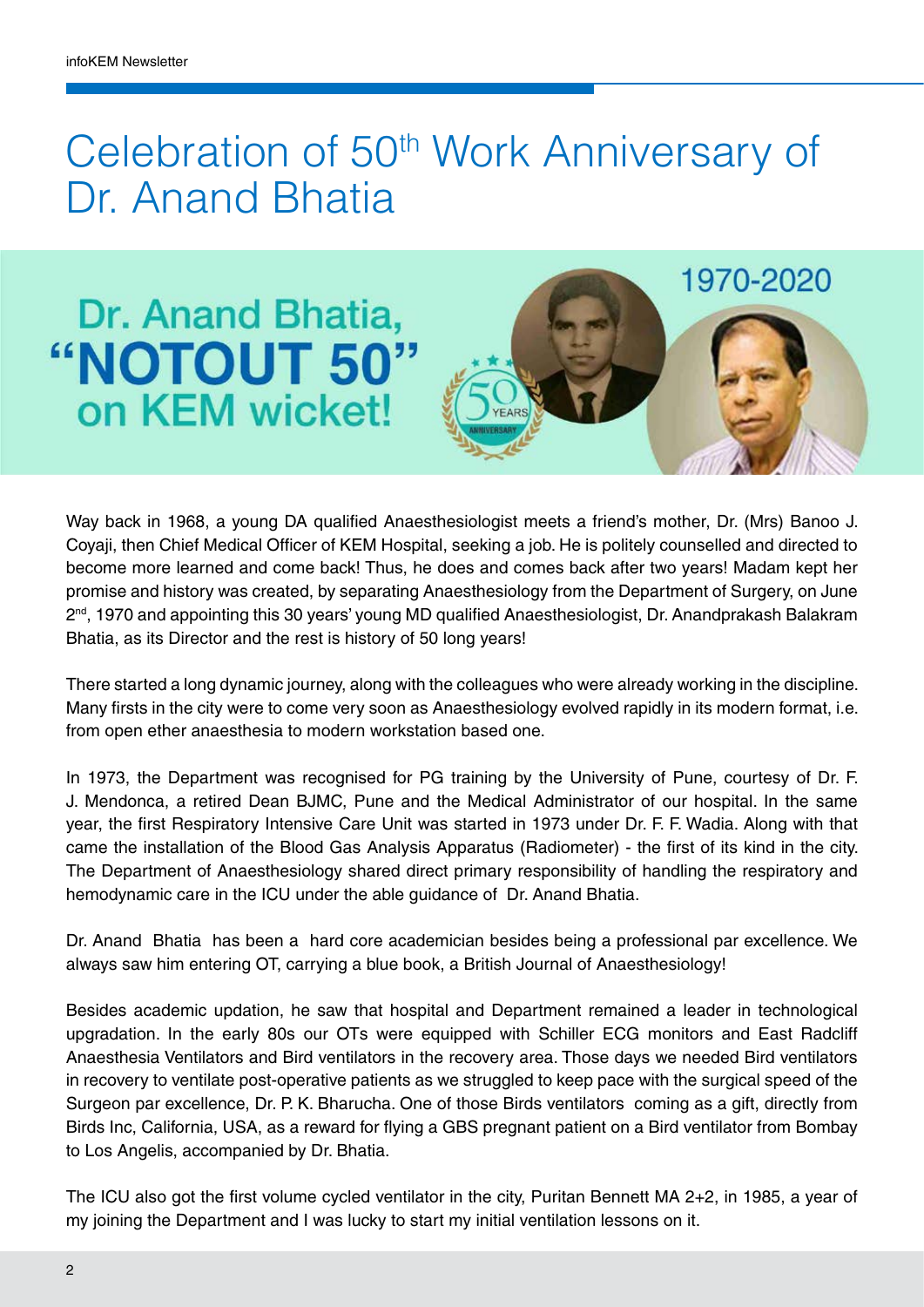In the early 80s we were the only hospital performing very major neonatal surgeries in the city by Dr. Govind V Datar and Dr. Aquil K Khan, very well backed up by our neonatal intensive care unit, under the able guidance of Dr. Anand Pandit. At that time we had a neonatal volume ventilator namely, Bourns neonatal and Paediatric ventilator. Dr. Bhatia then trained Paediatricians about airway management and mechanical ventilation not only in KEMH but at BJMC as well.

Soon to follow in late 80s, were central lines, invasive pressure monitors, advanced anaesthesia workstation, pulse oximeters and an Ohmeda Capnograph, first in the city!

In early 90s we were equipped with Pentax Intubating fiberscope, a need of the time when we had many difficult intubations to be performed in Onco and Plastic surgery.

Since the early 80s we have had all the super speciality surgical branches of surgery , a unique feature for the city as many other hospitals were yet evolving and thus we all got the best comprehensive anaesthesia training with massive workload and that too under one roof.

The reason to mention these historical details is that Dr. Anand Bhatia was very well supported by all these professionally passionate contemporaries who saw that hospital evolve as one of the best places to work and where affordable treatment was available to all patients. They all strove for the best quality and the leading position of the hospital in the city. Besides passion of all these contemporaries, the strong support of Dr. Banoo Coyaji in initial decades and later by Dr. K J Coyaji, has gone a long way in evolving all the disciplines to achieve the reputation that the hospital enjoys today.

We started joint replacements in the 80s, renal transplant in early 90s and of course liver transplant a few years ago. The Department currently has practically all the advanced technical support that a modern anaesthesiologist needs to know about i.e. video laryngoscopes, portable USG machine and so on.



Thus the comprehensive anaesthesia training in the Department led by Dr. Anand Bhatia, made many of our student alumni reach to occupy prestigious positions in the country and abroad.

Not only professional training but Dr. Anand Bhatia and all the consultants saw that everyone in the Department is mentored to be rational, hardworking and ethics bound human beings.

Many of the few hundred students of the Department, attended the alumni meet in 2015 when we celebrated Dr. Anand Bhatia's 75<sup>th</sup> birthday!

This year, as he turns 80 and completes his golden journey of 50 long years in KEM Hospital, his envious professional enthusiasm and sharpness, physical and mental fitness, utmost rationality, profound sincerity and unique mentoring ability remain a huge inspiration for all who know him.

In 2016, he was conferred an Honorary FICCM by the Indian Society of Critical Care Medicine.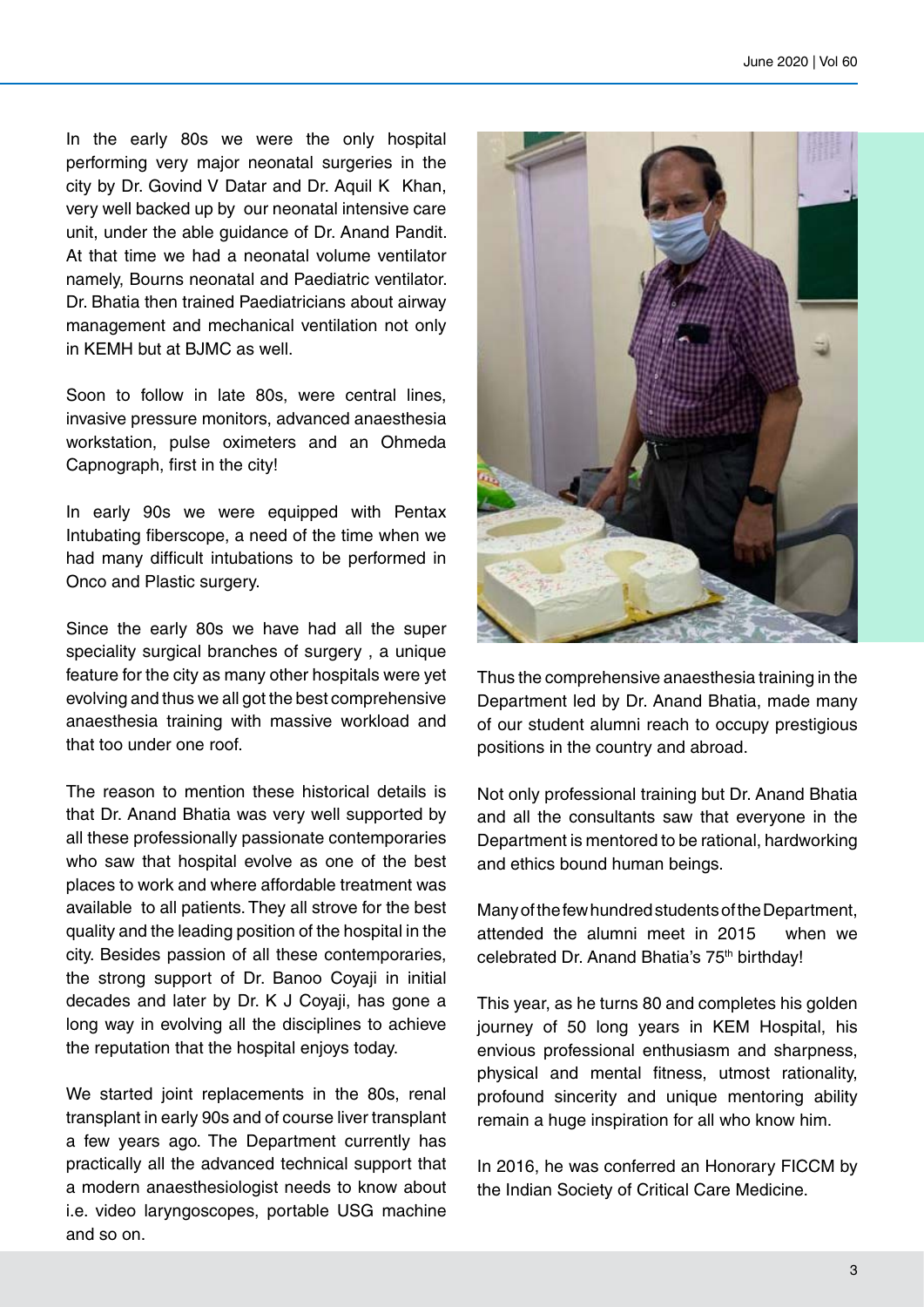He has contributed a lot in the field of social service by being a member and President of the prestigious Rotary Club of Pune Central.

On behalf of all of us, I wish him many more years of healthy life, happiness and,professional excellence and we will like to see him to remain not out as long as he wishes, on the wicket of our hospital!



*Dr. B. D. Bande MD, EDIC, FICCM, PGDMLS Senior Consultant, Anaesthesiology, Medicine and Critical Care*

Down the memory lane, memories shared by few of our alumni

Dr. Leena Patil, DNB, IDCCM, Jalgaon

He is a father figure of the department and besides Anasthesia we learnt a lot from him like punctuality, health, fitness, academics, and honesty. I personally miss KEM days.

#### Dr. Rashmi Deshmukh, DNB, Pune

I respect Sir for his concern for his students and juniors. He is the best teacher and Head of the Department I have worked with.

#### Dr. Asir Tamboli, DA, DNB, FNB (Critical Care), Pune

His willingness to accept suggestions, implementing new ideas and treating us like friends inspite of we being the junior most in the OT. One thing he once said has etched in my heart that, Asir remember you keep learning all your life. He showed us age is just a number.

#### Dr. Tanuja Wagholikar Kulkarni, MD, Sangli

What I learnt from Dr. Bhatia in the initial months of my residency is an indelible lesson in work ethic.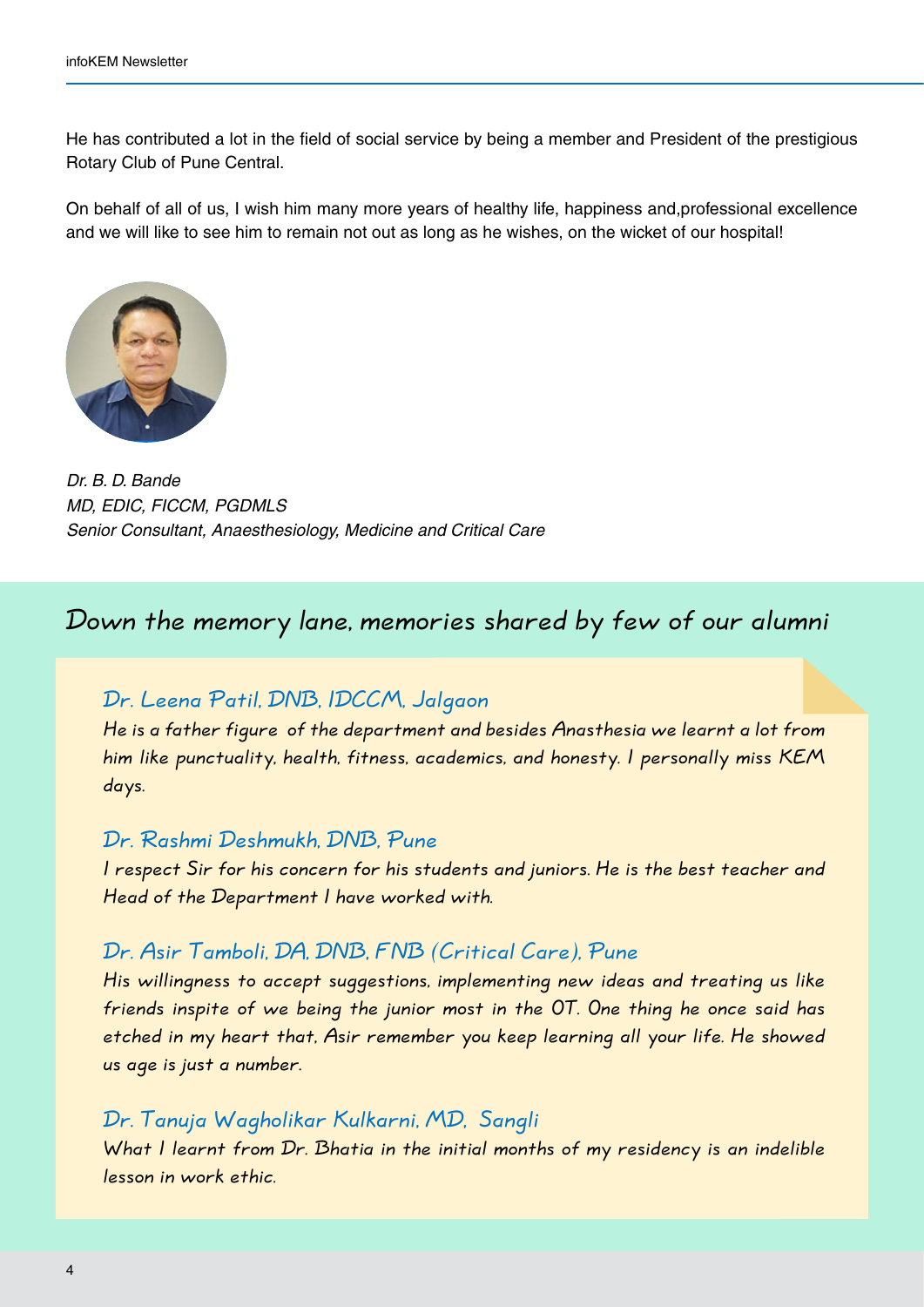### Dr. Suchitra Mohite, DNB, IDCCM, EDIAC, FRCEM, Pune

While doing SR job, I remember Dr. Bhatia's broadminded approach and compassion to make one comfortable in a difficult situation and of course subsequently showing confidence in me to be his colleague consultant!

### Dr. Ashwini Tambe, FCPS, DNB, FANZCA, Brisbane, Australia

My life, my success, and all my professional accomplishments would not have been possible without your support, encouragement and faith in my abilities. I spent 5 years of residency in KEM and later in Ireland and in Australia, I have learnt most in KEM under your able guidance.

### Dr. Girish Joshi, MD, FFARCS, Dallas, Texas, USA

We all are at this stage because of Dr. Bhatia and others in K E M Hospital. Subconsciously while teaching next generations, we all teach what and how we are taught!

### Dr. PRN Das, MD, Salallah, Oman

The trust in Dr. Bhatia, by our surgical colleagues, was immense. The example he set for all the students trained with him was exemplary.

### Dr. Sangita Kulkarni, MD, Ahmednagar

Besides being a mentor, idol and inspiration , Dr. Bhatia taught us how to face challenges!

Dr. M Koyakutti, Kalikat, Kerala A totally unmatched inspiration for the profession and life!

Dr. Smita Oswal, UK A professional role model for all of us!

Dr. Tarkeshwari and Deepak Mane, Senior Consultants, UK Incredible journey of 50 years!

### Dr. Dattatray Tambe, MD, Pune Sir you are great source of inspiration, confidence, commitment, contribution and dedication for all of us!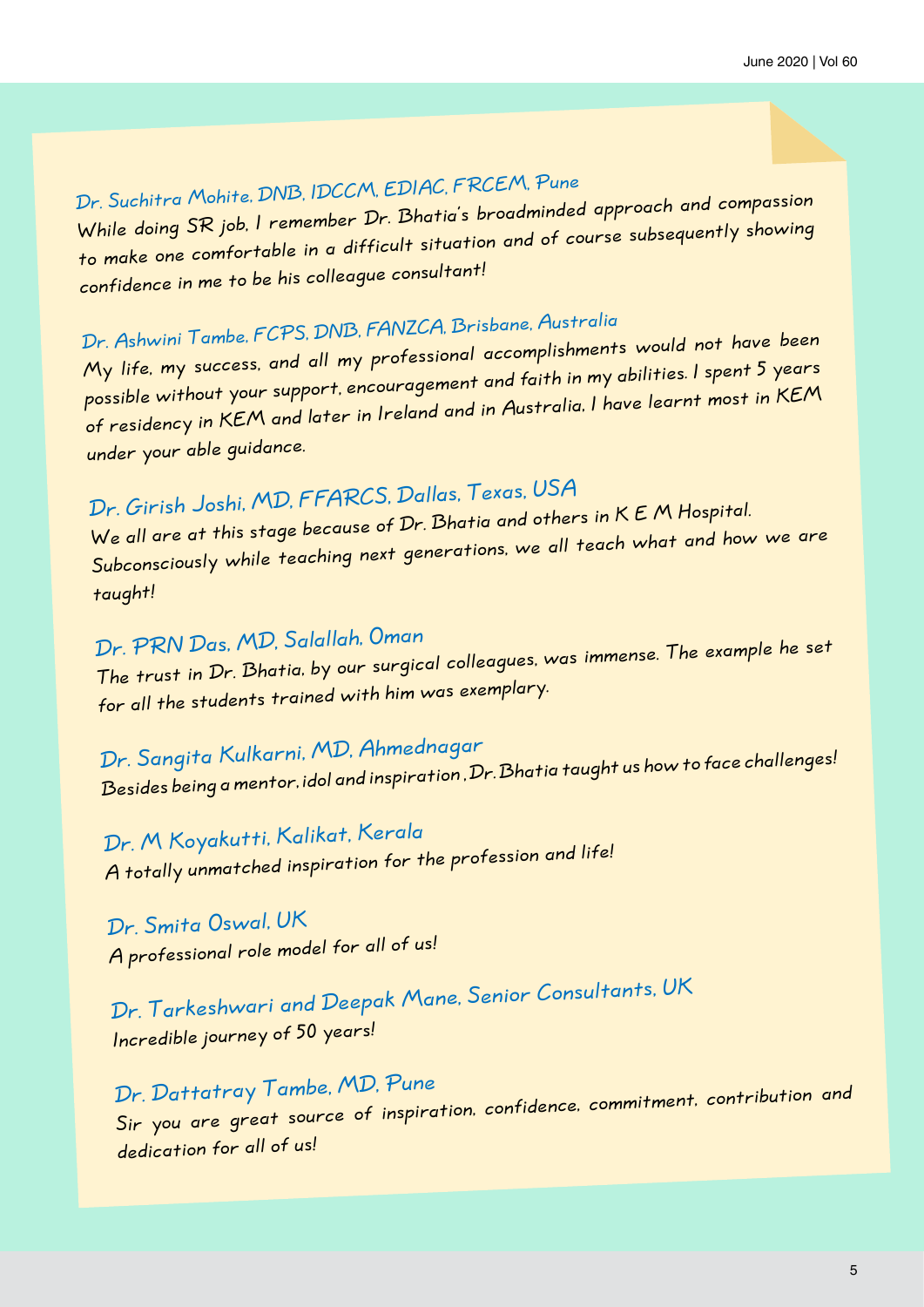## Men's Health Month 2020

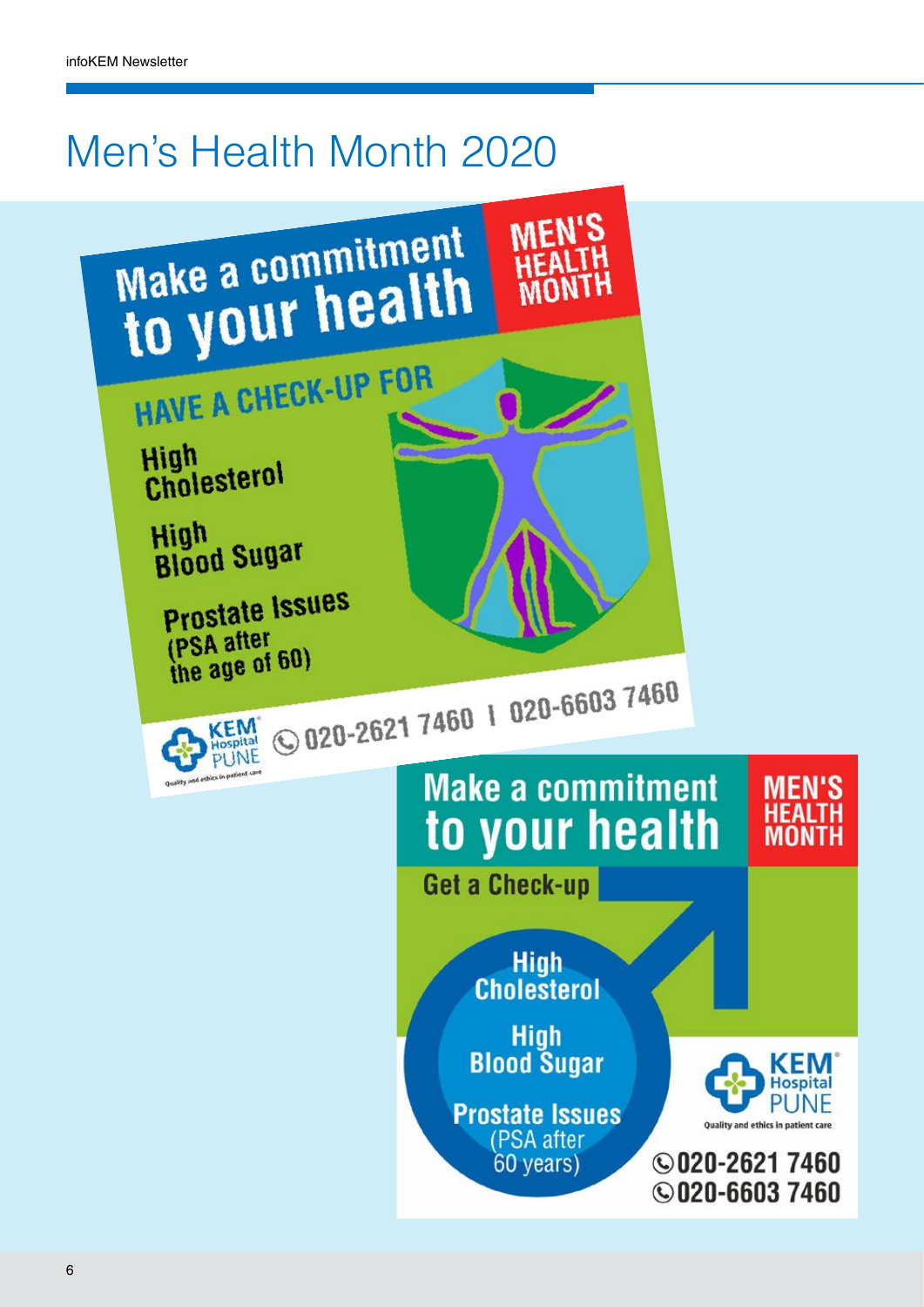### Skin Care for Men



## All men can have a glowing, flawless & radiant skin

Skin is the largest organ of our body and is constantly under the assault of various external factors like sun rays, chemicals, germs, scrapes etc.

Anatomically speaking, a man's skin is a lot thicker and oilier as compared to a woman's skin. The lifestyle, clothing style, daily habits and food are also different.

But that should not stop men from having flawless and untainted skin. So each male has every right to explore the 'skin journey'.

Let's see the know-hows of skincare:



#### **1. Know and understand your skin type.**

Is it oily? Is it dry and flaky? Or is it a combination? Each one has a unique skin type. So an individual regime has to be defined for each person depending on the skin type for choosing the right cleanser, moisturiser and a sunscreen. Do not welcome any friendly advice or blindly follow others' regimens.



#### **2. Know your products or cosmetics.**

A general guideline while buying products or cosmetics is, those with oily skin should choose 'oil free' products and stay away from moisturisers. The ones with dry skin should opt for fragrance free labels.

Please read the products carefully "Oil-free", "Non-comedogenic", "Fragrance-free" and make the right choices!! Stay away from beard oils if you are suffering from acne.



#### **3. Build good habits.**

• Early to bed early the rise keeps the body clock ticking healthily and keeps stress at bay.

• Wash your face twice a day with a mild cleanser.

• Simply taking bath post exercise sessions, dusting antifungal powder in between the toes before wearing shoes can prevent fungal infections like Jock itch (Groin itch) and prickly heat (Miliaria).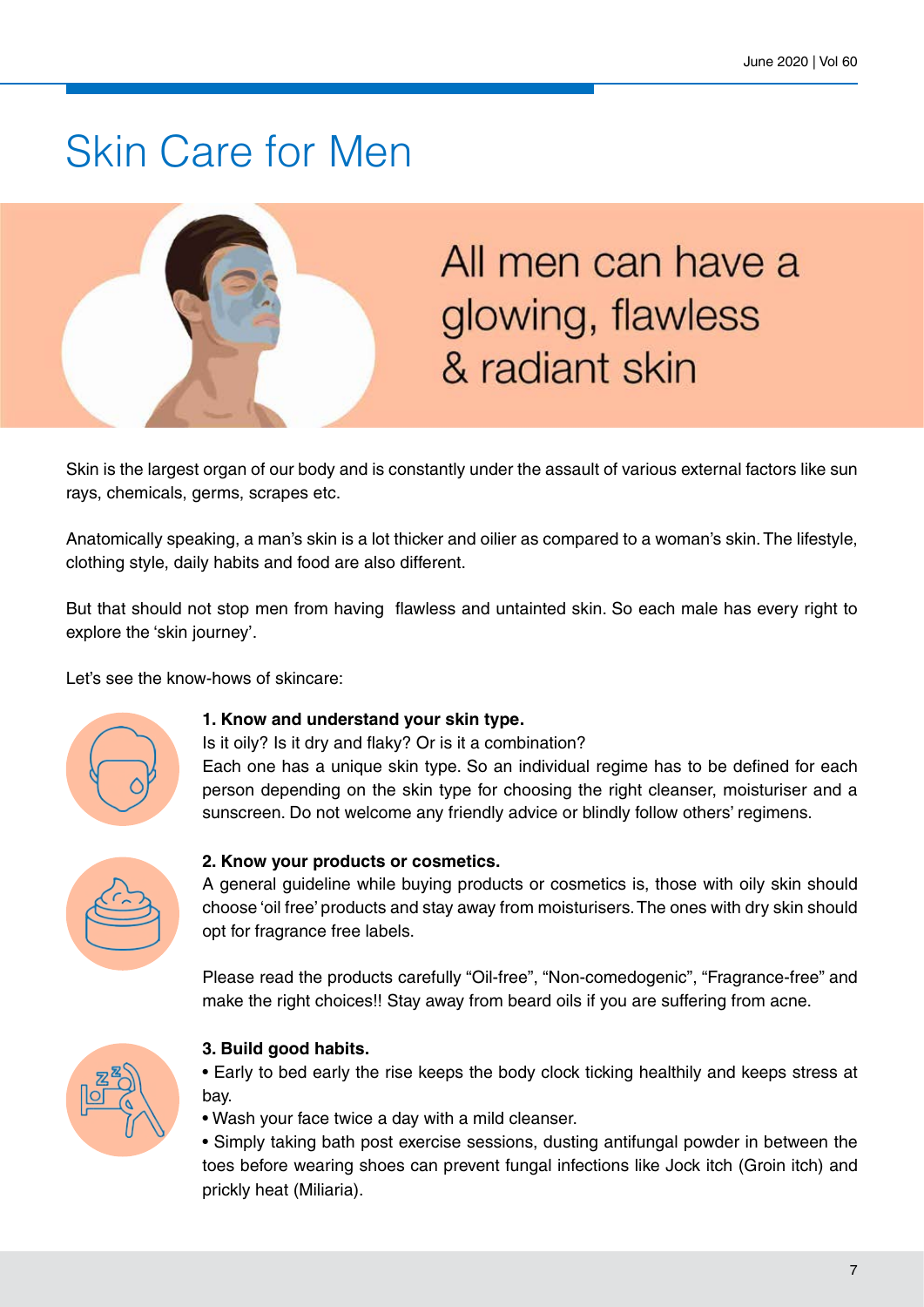

Follow these super simple shaving tips to prevent the razor bumps, boils and ingrown hairs:

- Wetting the beard before shaving helps soften the beard
- Using multi blades razor for thick beard
- Using the blade in the direction of the hair follicle gives an extra clean shave



#### **4. Tune in with the seasons.**

The climate and seasonal change has a great impact on our skin.

#### **In winters:**

- Use gentle cleansers and alcohol free products
- Soak your skin in moisturisers for face and natural oils like cold pressed coconut oil, olive oil or sesame oil for the body

#### **In Summers:**

• Use water and sweat resistant sunscreens with SPF more than 30 generously every 3 to 4 hourly. Choose formulation of sunscreen (gel, cream or lotion) that suits your skin type

• Opt for sun protective gears like scarf, hat, goggles and a full sleeve shirt will prevent the extra melanin and wrinkles building on your face

#### **In Monsoons:**

- Keeping dry is the key to stop the fungus growing in your groins, armpits and over your buttocks
- Use of loose, light-weight, cotton clothing



#### **5. Food**

- Consume fruits and salads rich in antioxidants and fibre. A citrus fruit daily builds your immunity.
- Hydrate your body with juices and fruits (apples, strawberries, water melons, tomatoes and cucumbers).
- Cut down oily foods, refined foods, tea and coffee.



#### **6. Minding your mind.**

At times when the thoughts goes haywire, stress builds and it shows on your skin as a very irritating, persistent and troublesome 'Itch' commonly called as Neurodermatitis.

• Regular "Mind Vacations" in the form of meditation, pranayama, passionate hobbies, music, dance etc., aligns your thoughts and eventually skin too!!

After a brief daily skin care routine, let's look into the most common skin issues encountered by men. To enlist these are few:

Acne l Rough skin l Skin tags (Acrochordons) l Sun damage l Wrinkles l Eye bags l Moles, freckles

Pubertal age group suffers from acne and seborrhoea or oily skin.

- A good scrub advised by the dermatologist depending on the skin type can help remove the excess oil, dirt and debris and clean clogged pores.
- Timely intervention by the dermatologists can prevent inflammation, scars and tell-tale signs of acne.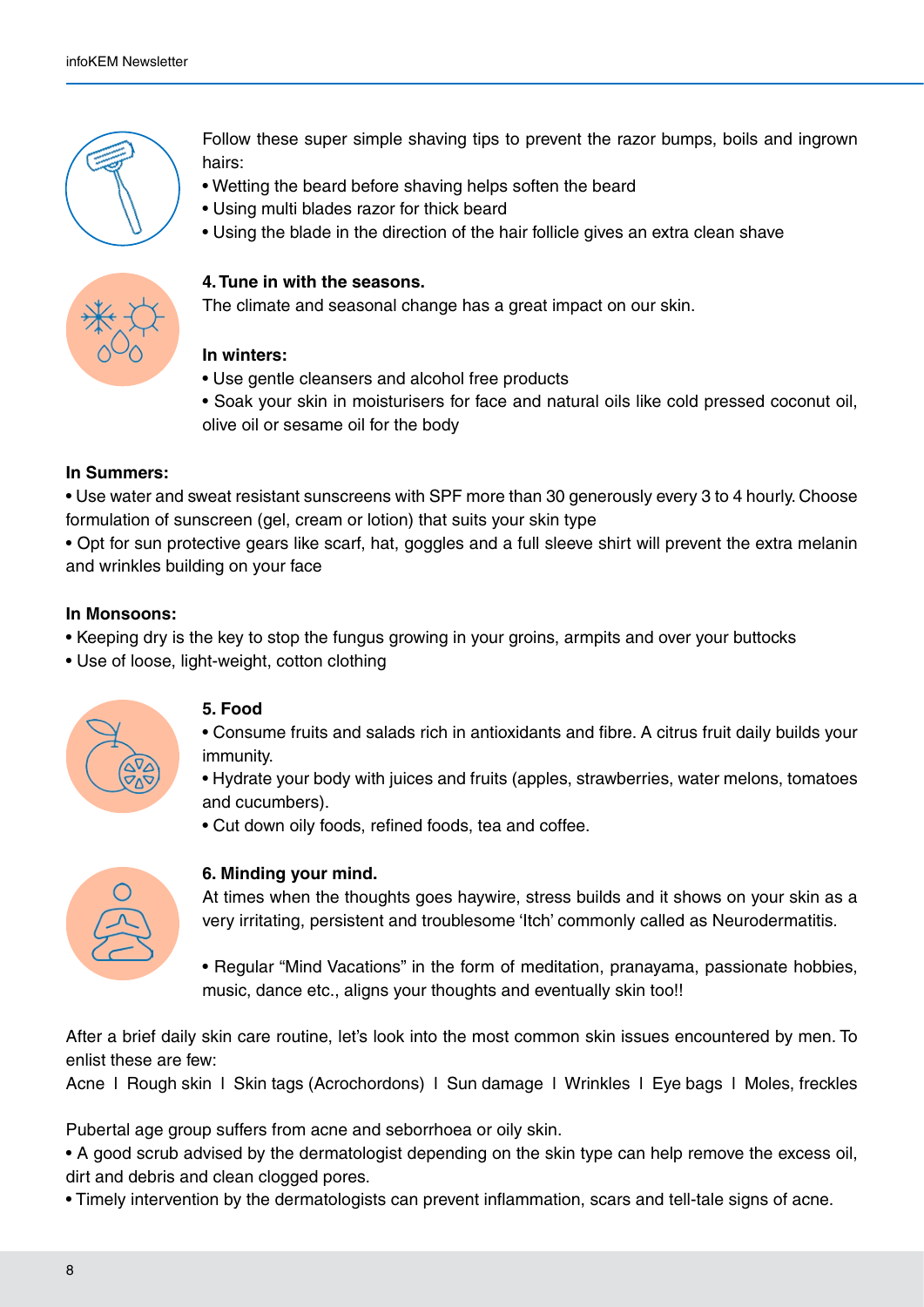

#### **Conditions like androgenetic alopecia or baldness:**

These are very troublesome as they have a deep psychological impact on the person.

• A high protein diet mixed with fruits and vegetables provide all the essential amino acids, minerals and vitamins.

• Oral and topical medications and in severe cases, surgical interventions (Hair transplantation) have helped these men to gain their confidence back!



#### **Obesity:**

It is associated with acanthosis nigricans (characterised by pigmentation over the face, neck, armpits and groins) and skin tags (Acrochordons: outgrowths in the armpits and over the neck). As it is a metabolic syndrome; it demands a multipronged approach in the form of

- 
- 
- Counselling Oral and topical medicines Fractional lasers
- Weight management Radiofrequency surgery

Lasers can be helpful in treating facial pigmentation (Melasma) and hairy ear pinnae which is seen in some men.

The IT male crowd frequently consult for eye strain, periorbital pigmentation, and dry skin. Simple tips can help to deal with these issues.

- Use of screen shields, glasses with antiglare films
- Taking breaks in between the work
- Diet rich in antioxidants vitamins and minerals may help the tired eyes
- Taking breaks in between the work
- Hydration

#### **Take away:**

**All men can have a glowing, flawless & radiant skin adding to one's personality and do away with common skin problems by having a daily grooming regime!!**



*Dr. Varsha Sidwadkar Associate Consultant- Dermatology*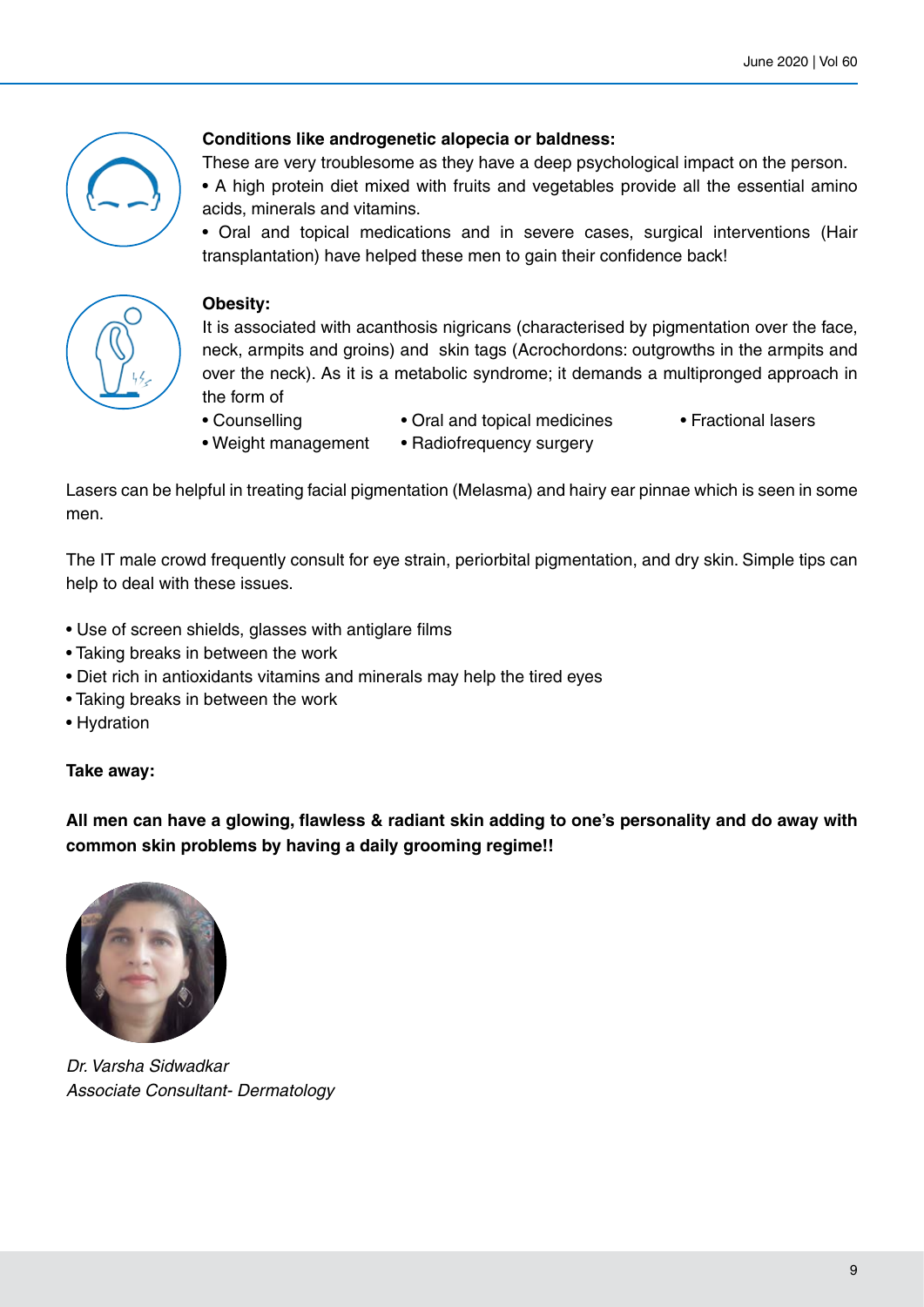### Lifestyle Disorders in Men



In Young India, August 8,1929 Mahatma Gandhi wrote:

'Instead of using the body as a temple of God, we use it as a vehicle for indulgences, and are not ashamed to run to medical men for help in our effort to increase them and abuse earthly tabernacles.'

The above statement very well summarises the occurrence of lifestyle related non communicable diseases - neglect of preventions, indulgence in excesses and then seeking medical assistance to cure diseases. Lifestyle related diseases are now ubiquitous in young men in metropolitan cities of India. Habits that detract people from activity and push them towards a sedentary routine can cause a number of health issues like obesity, diabetes, hypertension, dyslipidaemia, cardiovascular disease, stroke, COPD which can have near life threatening consequences and significant morbidity. The major risk factors are tobacco use, unhealthy diet, insufficient physical activity and harmful use of alcohol. These are compounded by rapid unplanned urbanization, pollution, cut-throat competition, and stress related to work.

Lifestyle diseases are a threat to socioeconomic aspects of a nation and appropriate actions for their management are the need of the hour. It's management includes early diagnosis, screening

Instead of using the body as a temple of God, we use it as a vehicle for indulgences

and appropriate treatment. Lifestyle diseases are prevented by adopting healthy lifestyle which includes balanced diet with plenty fibre, no smoking or alcohol, sufficient sleep and regular exercise and meditation.

Instituting small changes in our daily life can contribute to a big makeover. Let's start for healthy, happy and blessed life !!



*Dr. Smita Dhadge Junior Consultant, Diabetes Unit*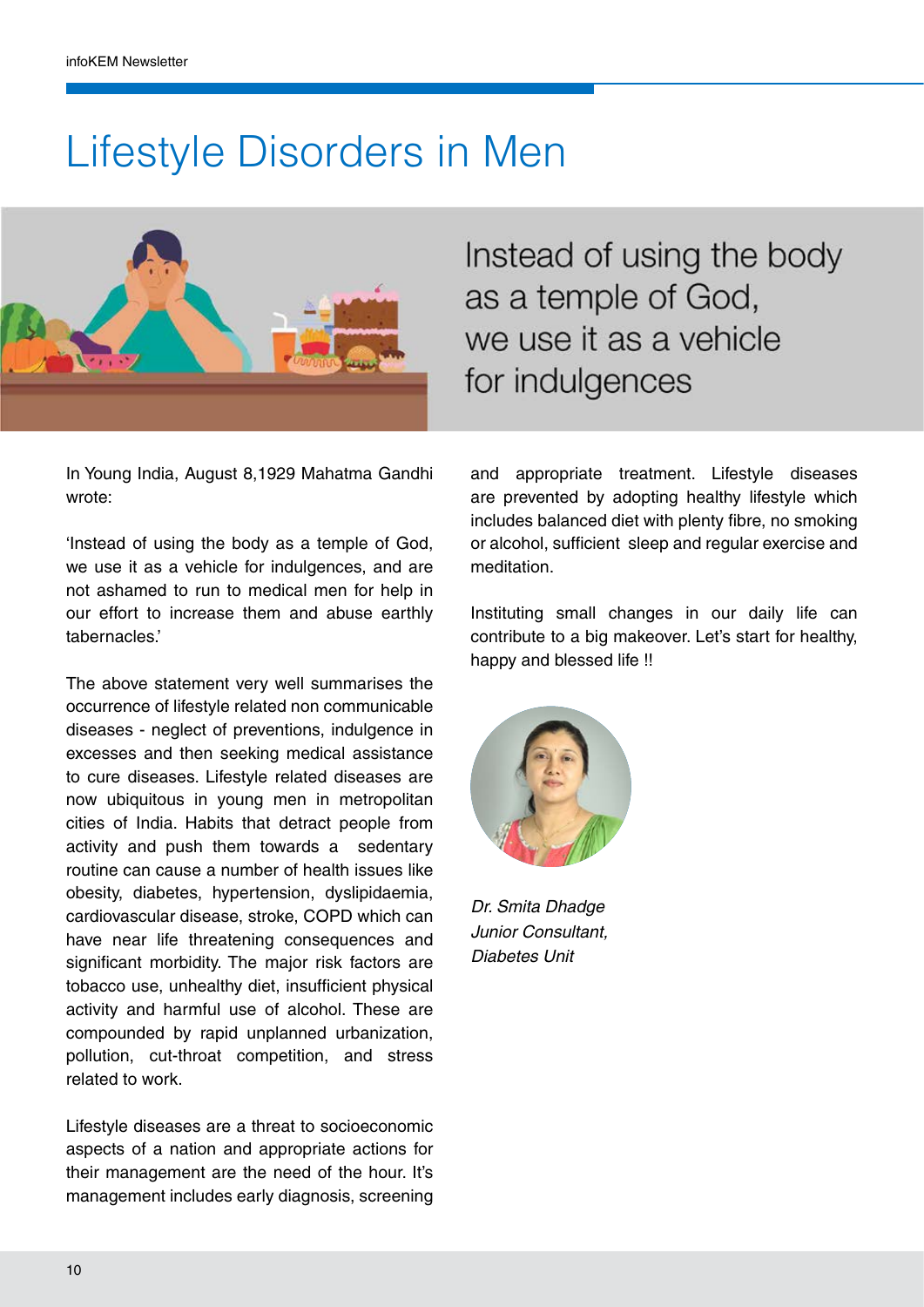### Bone, Joint and Muscle Health for Men



Bone, joint and muscle health is of importance in men of all ages but traditionally the focus is usually directed at women.

The goals of Men's Health Month are:

- 1. To create awareness of preventable musculo-skeletal health issues
- 2. Early detection
- 3. Effective treatment

Men definitely score over females as they have good bone density and protection from osteoporosis.

#### **Young men:**

Fractures resulting from high velocity trauma are seen in younger men. Sports injuries like ACL tears and shoulder injuries, arthritis like Juveline Rheumatoid Arthritis and Ankylosing Spondylitis, Acute Disc Prolapse are commonly seen in young men.

#### **Middle aged men:**

Degenerative conditions like spondylosis of cervical and lumbar spine, Gout and soft tissue conditions like Achilles tendon tears and Bursitis are more often seen.

#### **Elderly men:**

Degenerative arthritis of knee, hip and CMC joint of hand, back pain and sciatica, osteoporotic fractures of spine, wrist and neck of femur, metastatic (pathologic) fractures are seen due to multiple myeloma or metastasis from lung, liver and prostate, etc.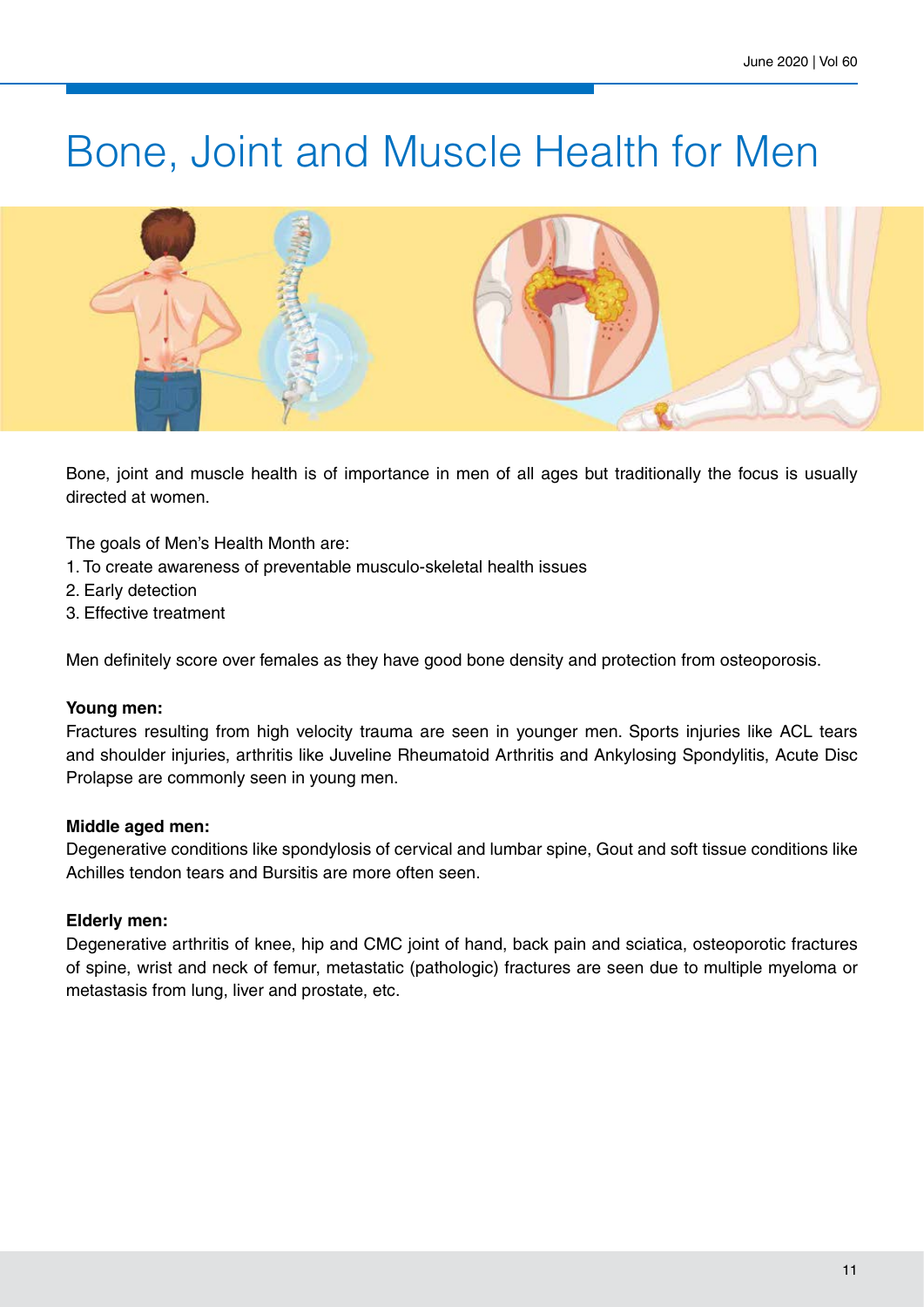Tips to keep the bone and muscles healthy:

#### **1. Maintain optimal Body Mass Index (BMI) (20-25)**



**2. Maintain good BMD (Bone Mineral Density)** Good BMD in elderly men will ensure protection from fragility fractures



#### **3. Nutrition and Diet**

Sunlight, diet rich in calcium, Vitamin D and proteins and calcium & Vitamin D supplements will help in getting the required raw material for building strong bones. Protein rich diet is also helpful in muscle building and in catabolic phase of illnesses



#### **4. Exercises**

The importance of daily, age appropriate exercises cant be overemphasised. Weekly combination of strength training, aerobic conditioning and flexibility exercises is required. Exercises also build up muscles and give the joints the stability to prevent falls



#### **5. Lifestyle Changes**

Alcohol and smoking should be avoided as they affect calcium absorption and lead to **Osteoporosis** 



#### **6. Early Detection**

Doing preventive health check ups helps to catch the problem early. BMD testing, hormones like thyroid and testosterone also have impact on the bones and can be frequently checked



*Dr. Devendra N. Vartak Associate Consultant Orthopaedics*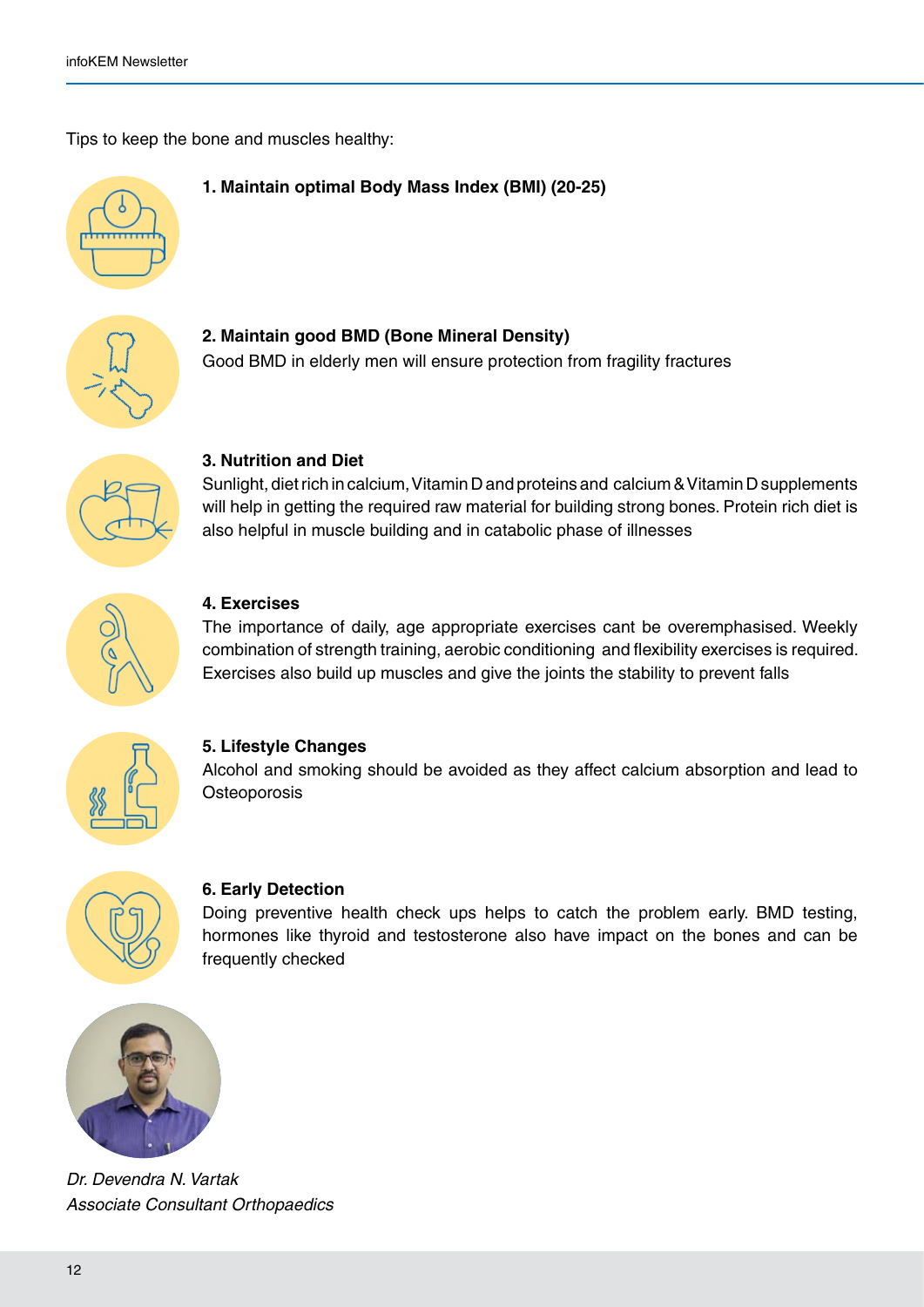### Urosurgical Men's Health



Men's Health is taken for granted. The focus of this discussion is urinay problems in men. Urinary problems are by far the commonest and affect elderly population but there is tendency to take these as part of aging process.

• Urinary problems mostly seen in form of frequency, urgency, slow flow, incomplete voiding, frequency at night, pain and urine infections. In elderly males these are attributed to growing prostate which if neglected can lead to permanent bladder damage, acute or chronic renal failure, fulminating urinary tract infections/septicaemia.

- Blood in urine in elderly could be due to UTI, stone but importantly it could be presenting symptom of cancer of bladder, kidney or prostate.
- Sricture or narrowing of urethra leads to poor flow, pain etc. and is seen in all ages because of previous procedures or infection or trauma.
- Coming to younger population errection problems, semen inadequacy and stones are common. Rarely testicular tumours are seen in this age group. Erectile dysfunction is very common now with early DM, stress, sedentary life style.

• Infertility (male component) seen very common today due to multiple factors e.g., stress, late marital age, sedentary life etc. Most commonly seen semen problems are decreased number, motility and quality of sperms. Today we have whole range of investigations to accurately diagnose and treat (by medical and surgical means) all male health issues in KEM.

Surgically, availability of laser and flexi scope apart from usual urology instruments has contributed in managing patients. For prostate and bladder tumours, we have latest bipolar machine. We have ultramini scopes (0.3mm) for renal stones.

Our's is the only centre in Pune with elecroejaculation facility.



*Dr. Yogesh Sovani Associate Consultant, Urosurgery*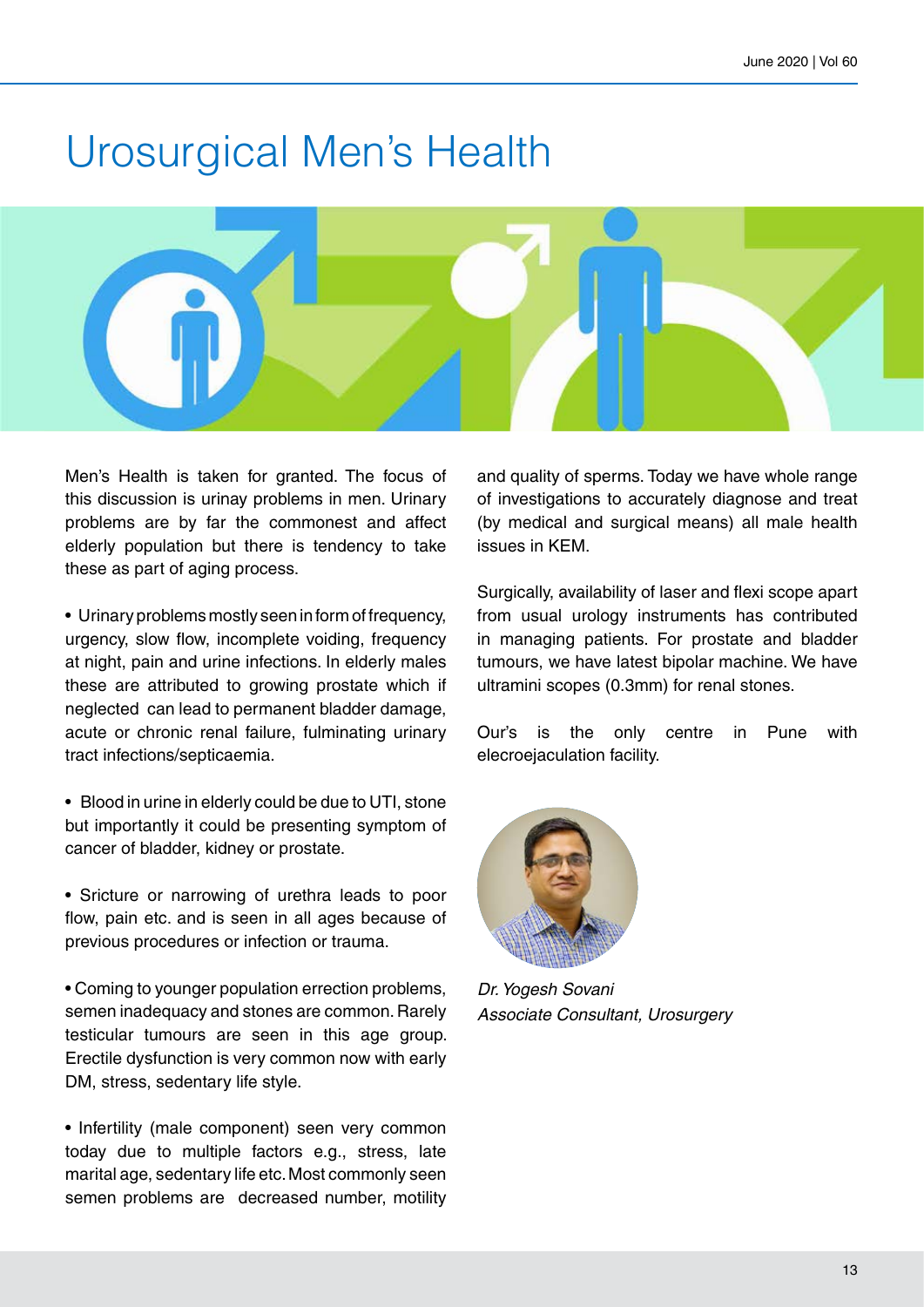# LGBTIQ+ Global Pride Month 2020



Pride Month is a yearly reminder to us of the need for inclusion, recognising equity and assuring equality to everyone. The LGBTIQ+ community teaches us about resilience, hope, compassion and thriving in times of adversity and uncertainty over years.

Every June, in various places around the world, including the cities of India, the LGBTIQ community commemorates Pride Month to make visible and affirm their spirit and express their rainbow identities. This year though, the COVID-19 pandemic has scrambled daily lives, and there have been many hardships such as limited safety, healthcare and socioeconomic support and welfare, that vulnerable LGBTIQ+ persons would have especially experienced in the last few months. Pune city will not see its Pride March this year.

Instead, various organisations are responding to the need of the hour, to connect safely online, and will be going digital with Pride events online webinars, performances, poetry readings and other events can be found on their websites and social media platforms - and for those of you interested in exploring, learning more and participating, I urge you to be present. Here are a few links:

https://www.lifestyleasia.com/ind/culture/indianlgbtqia-insta-handles/ https://www.news18.com/news/buzz/how-youcan-celebrate-pride-month-2020-amid-thecoronavirus-pandemic-2647503.html https://www.lgbteventsindia.com/ https://thepridecircle.com/21daysallychallenge/

In 2019, as a part of our ongoing commitment to inclusion, we have had enriching, vulnerable and honest conversations with 631 nurses, technicians, housekeeping & hygiene, security staff members of KEMH Pune about the context, experiences and need for care for LGBTIQ patients. KEMH Pune is an ally and we welcome one and all to avail of inclusive health services, during the second thriving year of our Diversity and Inclusion (D&I) Initiative.



*Taysir Moonim Psychologist, Mental Health & Psychosocial Services (MHPSS)*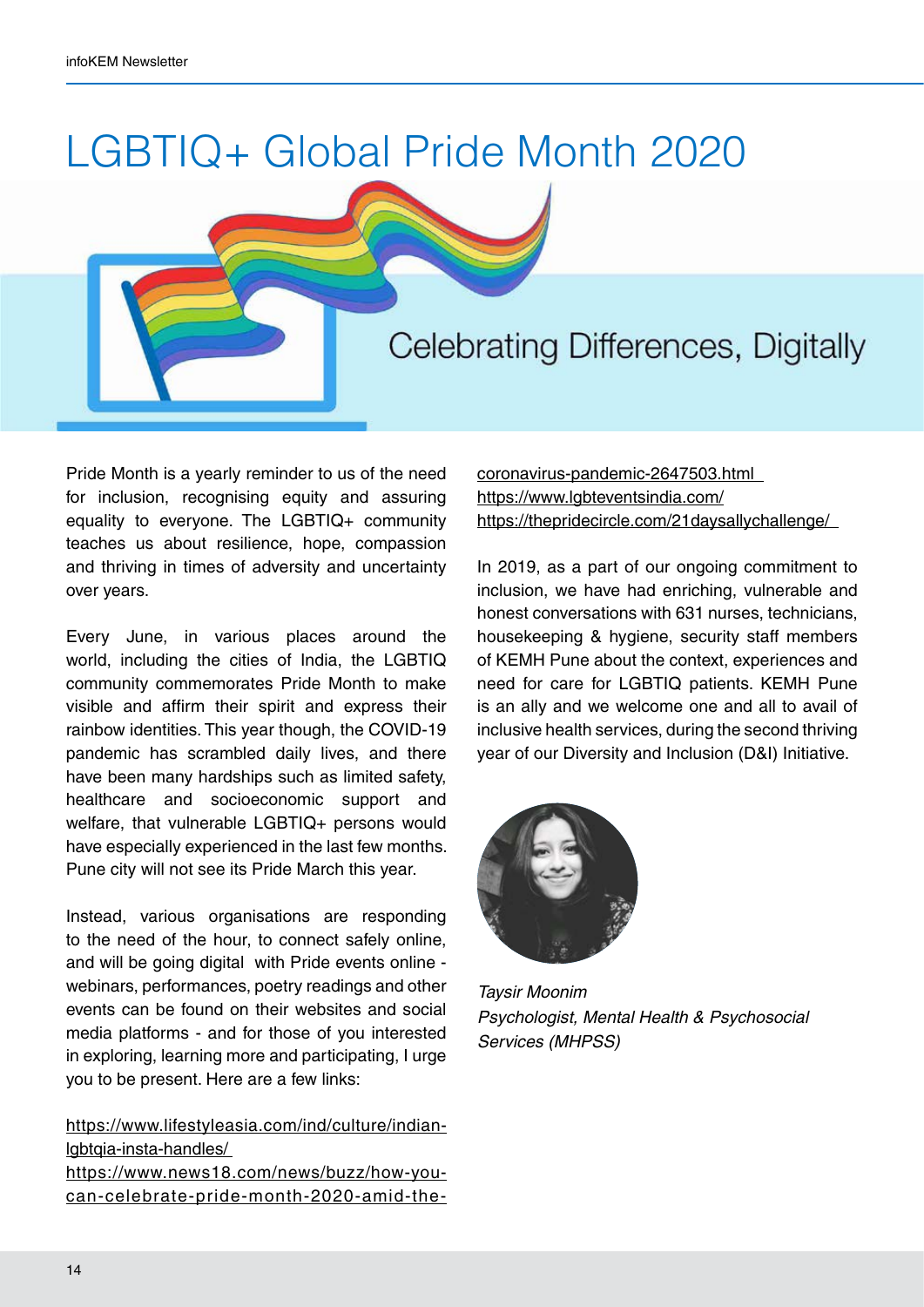## Awards and Recognitions



Congratulations Dr. Poonam Deshmukh for receiving 'Corona Warriors' award by DD News Marathi

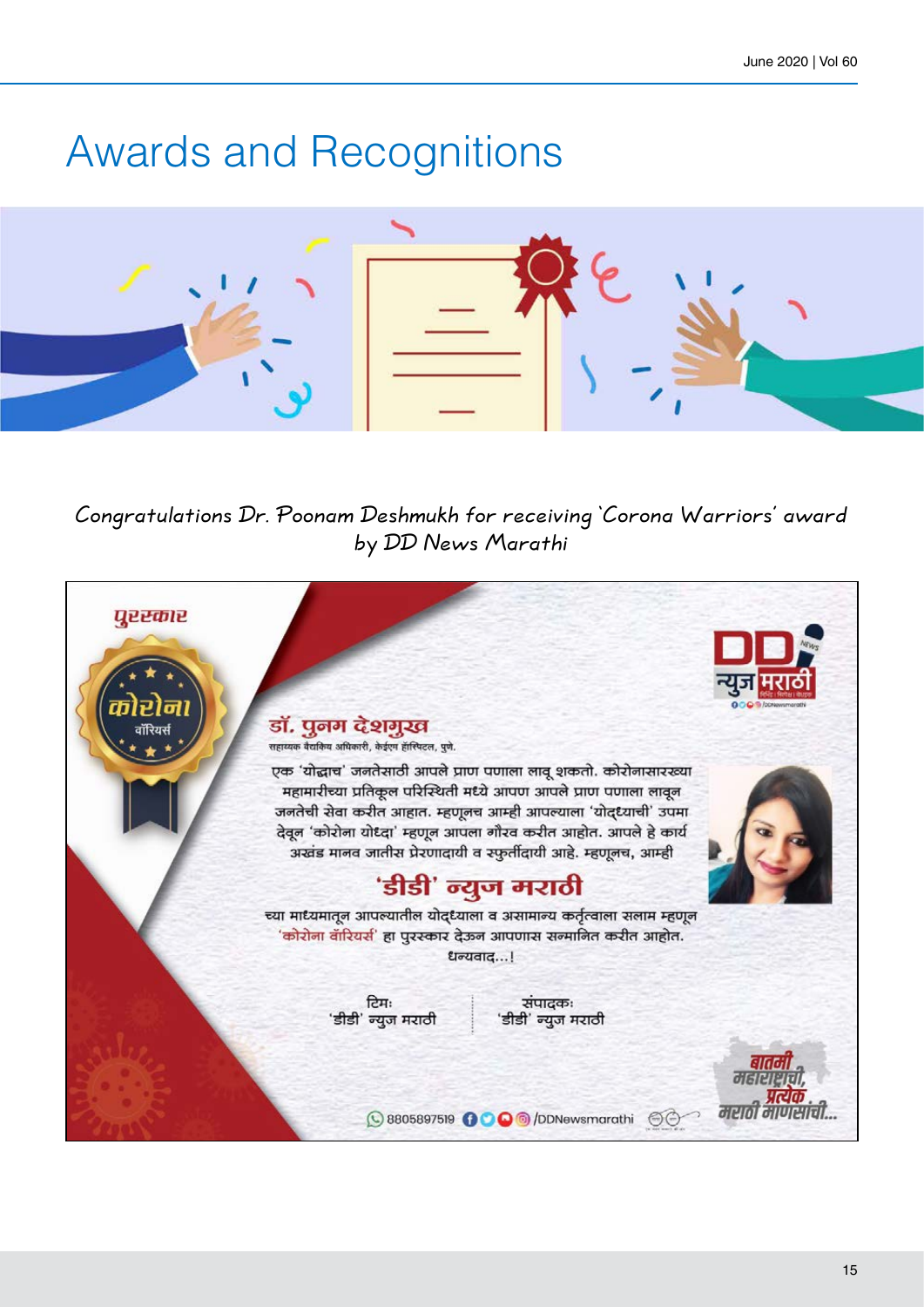#### **Testimonials** To dearest staff, Thank you for the sacrifices you make,<br>everyday and especially *during* To Dr. D'Costa and team, Before saying you are extraordinary doctors. this pandemic. we want to tell you that you are Yourie kind and your beings dedication. Your service to commitment and patients is saving courage deserves counttess lives & our deepest making huge gratitude and differences. admiration. Thank you for showing me so much care and concern. YOU ALL ARE REAL LIFE SUPERHEROES! YOU WERE A HERO. # Covid Warriors NOW YOU'RE A SUPERHERO! # Covid Warriors From: Kelkar Family From: Kelkar Family

#### **- Patient from Nursing Home 1st floor, Isolation Ward**

We always be thankful to KEM Hospital, Pune throughout my life. I was having throat pain so I came to KEM Hospital and then after a test it was detected that I was COVID positive. I am really thankful to entire staff for giving me great service of highest quality. My overall experience with this hospital was very good. Now I have recovered. Once again I would like to thank everyone.

#### **- Patient from Nursing Home 1st floor, Isolation Ward**

## **Circular**



*Dr. Durga Borkar, MD- Anaesthesia has joined us as a Part-time Consultant Anaesthesiologist.*